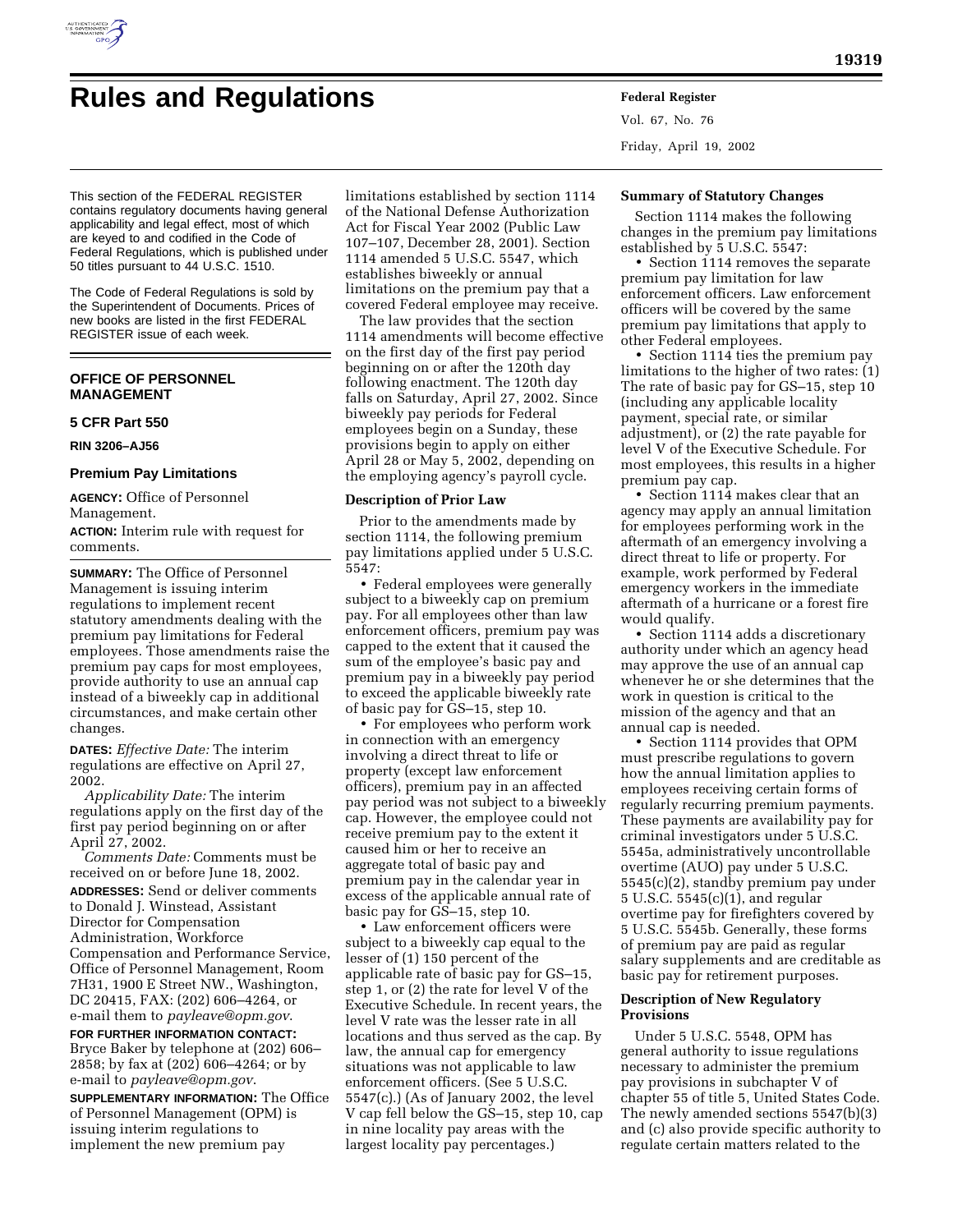premium pay limitation provisions. These regulations revise sections 550.105 through 550.107 in subpart A of part 550, United States Code.

*Section 550.105—*We are revising this section (dealing with the biweekly limitation) to incorporate the new premium pay cap amounts and to provide that these caps now apply to law enforcement officers. In addition, we are adding a paragraph to make clear that, in applying the biweekly cap, agencies must pay certain types of premium pay before paying other types of premium pay.

*Section 550.106—*We are revising this section (dealing with the annual limitation) to be consistent with the section 1114 amendments by (1) incorporating the new premium pay cap amounts; (2) adding language to make clear that work performed in the aftermath of an emergency qualifies as emergency work; (3) adding a provision regarding the use of an annual cap when an agency determines that employees are performing mission-critical work; and (4) noting that certain types of premium pay remain subject to a biweekly cap, as provided in § 550.107.

The new authority to apply an annual cap when employees are performing work the agency determines to be mission-critical may be used at the sole discretion of the agency head (or designee). As with the annual cap for emergency work, this annual cap would allow premium payments in excess of the normal biweekly cap only in pay periods during which covered work is performed. If an employee ceases to perform approved mission-critical work, the agency must apply the normal biweekly cap in future pay periods. In that circumstance, the annual cap would continue to operate only to ensure that total premium pay for the calendar year does not cause the annual cap to be exceeded.

In addition, we are adding several new paragraphs to § 550.106 to address various issues under our broad regulatory authority:

• Paragraph (d) provides that the endof-year rates of basic pay used to determine the annual cap must be computed using hourly rates of pay and taking into account the number of paychecks in the calendar year. Thus, in calendar years in which there are 27 paychecks, the annual cap would be increased to reflect payment for an additional pay period.

• Paragraph (e) provides agencies with authority to delay payment of the additional premium pay payable to an employee because of an annual cap until the end of the calendar year. This would prevent overpayments that

would otherwise result because of erroneous projections of basic pay. (For example, an unanticipated quality step increase or promotion could cause an employee's annual total of basic pay to be greater than expected.)

• Paragraph (f) clarifies that a retroactive payment that corrects an underpayment of premium pay in a previous calendar year must be treated as being made in the previous calendar year for the purpose of applying the annual cap.

*Section 550.107—*We are replacing the former section 550.107 (which dealt with the special premium pay cap for law enforcement officers) with a new section to address the treatment of certain types of regular and recurring premium pay: (1) Standby pay under 5 U.S.C. 5545(c)(1); (2) AUO pay under 5 U.S.C. 5545(c)(2); (3) availability pay under 5 U.S.C. 5545a; and (4) regular overtime pay for firefighters covered by 5 U.S.C. 5545b. Generally, these types of premium pay are creditable as basic pay for retirement purposes. (AUO pay is retirement creditable for law enforcement officers only. Also, only the straight-time portion of a firefighter's regular overtime pay is retirement creditable.)

As authorized by 5 U.S.C. 5547(c) (as amended by section 1114), the interim regulations provide that these types of regular and recurring premium pay remain subject to a biweekly cap, even while other types of premium pay are simultaneously subject to an annual cap. In other words, in any pay period during which an annual cap has been invoked, these types of premium pay are paid first, subject to the biweekly cap. Then, the agency may pay any additional types of premium pay under the annual cap provisions. This ensures that the above-cited types of premium payments remain as stable salary supplements that employees can count on from pay period to pay period, as intended by the law. An annual cap would cause an employee's regular pay to vary dramatically over the course of a year.

In addition, a biweekly cap is appropriate for the above-cited types of premium payments because they are generally creditable as basic pay for retirement purposes. Various anomalies would result if retirement-creditable forms of premium pay were subjected to an annual cap. Employees could experience a reduction in their Thrift Savings Plan deposits as non-retirement creditable premium payments are paid in lieu of retirement-creditable premium payments. Also, irregular retirementcreditable premium payments could affect employees' high-three average

salaries positively or negatively, thus resulting in unwarranted increases or decreases in employees' annuity payments. By continuing to apply a biweekly cap to retirement-creditable premium pay, we ensure that employees are treated fairly and consistently.

# **Waiver of Notice of Proposed Rule Making and Delay in Effective Date**

Pursuant to 5 U.S.C. 553(b)(3)(B), I find that good cause exists to waive the general notice of proposed rulemaking. Also, pursuant to 5 U.S.C. 553(d)(3), I find that good cause exists for making this rule effective in less than 30 days. These regulations implement section 1114 of Public Law 107–107, which takes effect on the first day of the first pay period beginning on or after April 27, 2002. Certain provisions cannot be applied, however, unless OPM issues implementing regulations. The waiver of the requirements for proposed rulemaking and a delay in effective date are necessary to ensure timely implementation of the law as intended by Congress.

# **Regulatory Flexibility Act**

I certify that these regulations will not have a significant economic impact on a substantial number of small entities because they will affect only Federal agencies and employees.

# **E.O. 12866, Regulatory Review**

This rule has been reviewed by the Office of Management and Budget in accordance with Executive Order 12866.

#### **List of Subjects in 5 CFR Part 550**

Administrative practice and procedure, Claims, Government employees, Wages.

Office of Personnel Management.

**Kay Coles James,**

*Director.*

Accordingly, OPM is amending part 550 of title 5 of the Code of Federal Regulations as follows:

# **PART 550—PAY ADMINISTRATION (GENERAL)**

# **Subpart A—Premium Pay**

1. Revise the authority citation for subpart A of part 550 to read as follows:

**Authority:** 5 U.S.C. 5304 note, 5305 note, 5541(2)(iv), 5545a(h)(2)(B) and (i), 5547(b) and (c), 5548, and 6101(c); sections 407 and 2316, Pub. L. 105–277, 112 Stat. 2681–101 and 2681–828 (5 U.S.C. 5545a); E.O. 12748, 3 CFR, 1992 Comp., p. 316.

2. Revise § 550.105 to read as follows: